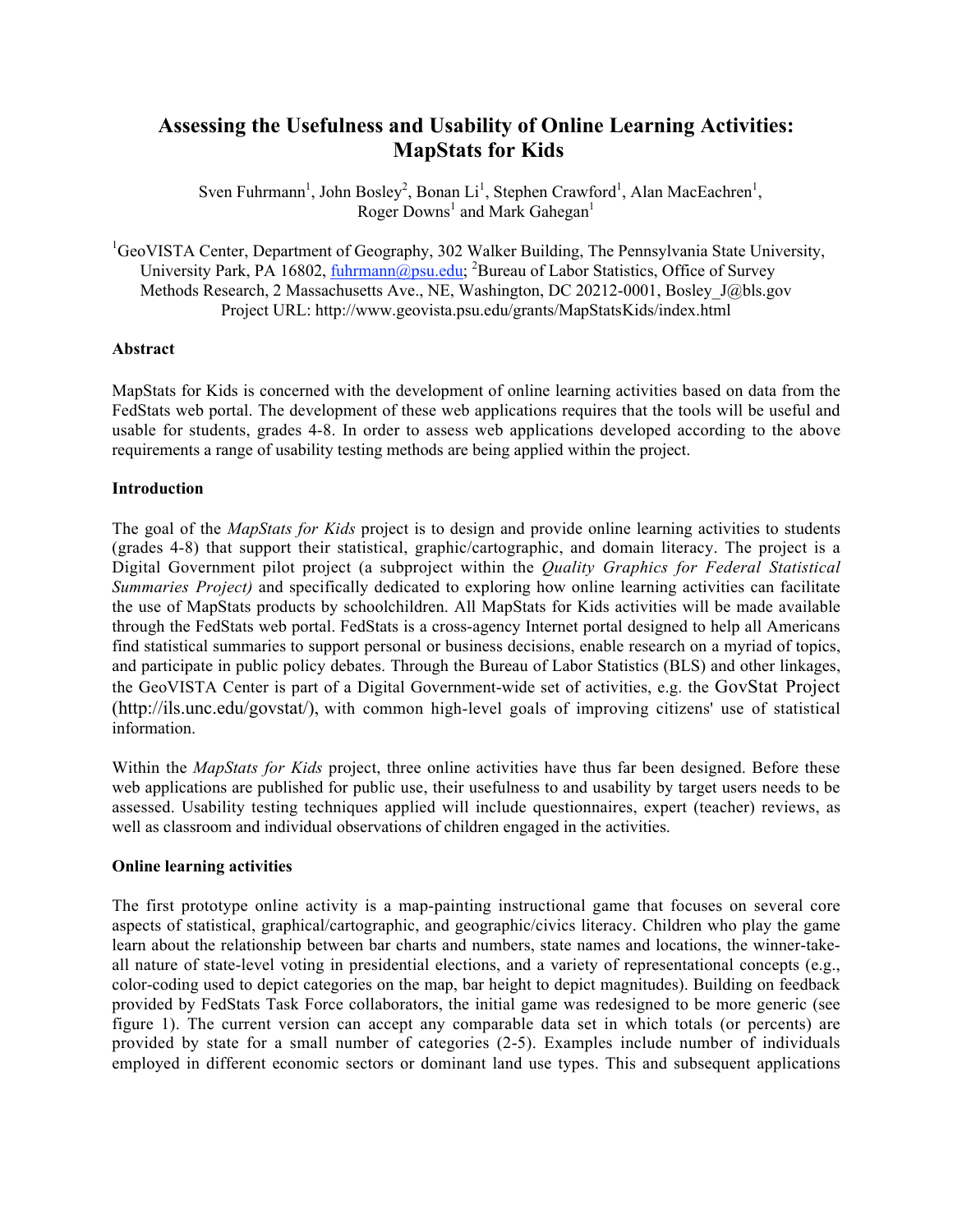have been designed to be extensible and to accept input data in XML format. Experiments have been conducted using both Java Server and Servlet technologies that offer the potential for direct database connections (Steiner, et al. 2001).

The second web application is a linked representations tool (see figure 2). The primary goal of this application is to foster an understanding of typical summary statistics through tabular and graphical representations of data. The linked representations tool concentrates on demonstrating and exploring the connections between three alternative ways to visualize information: the table (spreadsheet), the map, and the graph.

The third application (see figure 3) uses a network travel map as the base for addressing a range of learning objectives associated with use of summary statistics in decision-making (again using a game-like format to engage the interest of children who use it through the FedStats web site). Decision-making is an important skill, one that requires keeping the final goal in mind while satisfying constraining conditions. The initial module for this application complements the election map developed as the first application. In this network application module, a "participant" uses data presented in a map, table, graph, and other forms to plan an efficient and effective campaign trip, starting from a randomly generated state capital. Participants are responsible for planning a trip that meets a set of constraints (e.g., maximizing the potential audience for campaign stops while minimizing cost/distance). The learning objectives focus on understanding topological relationships and developing problem solving strategies to support spatial decision-making.

#### **Usability Assessments**

The need to support effective and efficient interactions between humans and computers has fostered the development



Figure 1: "Paint the Map"



Figure 2: Linked Representation Tool



Figure 3: The Network Challenge

of a research field for user interface design: human computer interaction (HCI) (Shneiderman 1998, Preim 1999). HCI involves the design, implementation and evaluation of interactive systems in the context of the user's tasks and domains (Helander, et al. 1997). A still-emerging but increasingly significant sub-discipline within HCI is that of software usability. Nielsen (1993) and Shackel (1991) developed usability parameters for software engineering. These usability parameters provide clues about whether the designed software or user interface is (1) easy to learn, (2) efficient to use, (3) easy to remember, (4) preventive of user errors and (5) pleasant to use (Nielsen 1993). Usability has also been defined as an ISO standard; it is "the extent to which a product can be used by specified users to achieve specified goals with effectiveness, efficiency, and satisfaction in a specified context of use" (ISO 9241-11) 1998). Usability can be seen as an overall property of a system, where:

- effectiveness defines the extent to which the intended goals are achieved,
- efficiency describes the time, money and mental effort put into reaching goals and
- satisfaction relates to user judgements about system performance (ISO 9241-11 1998).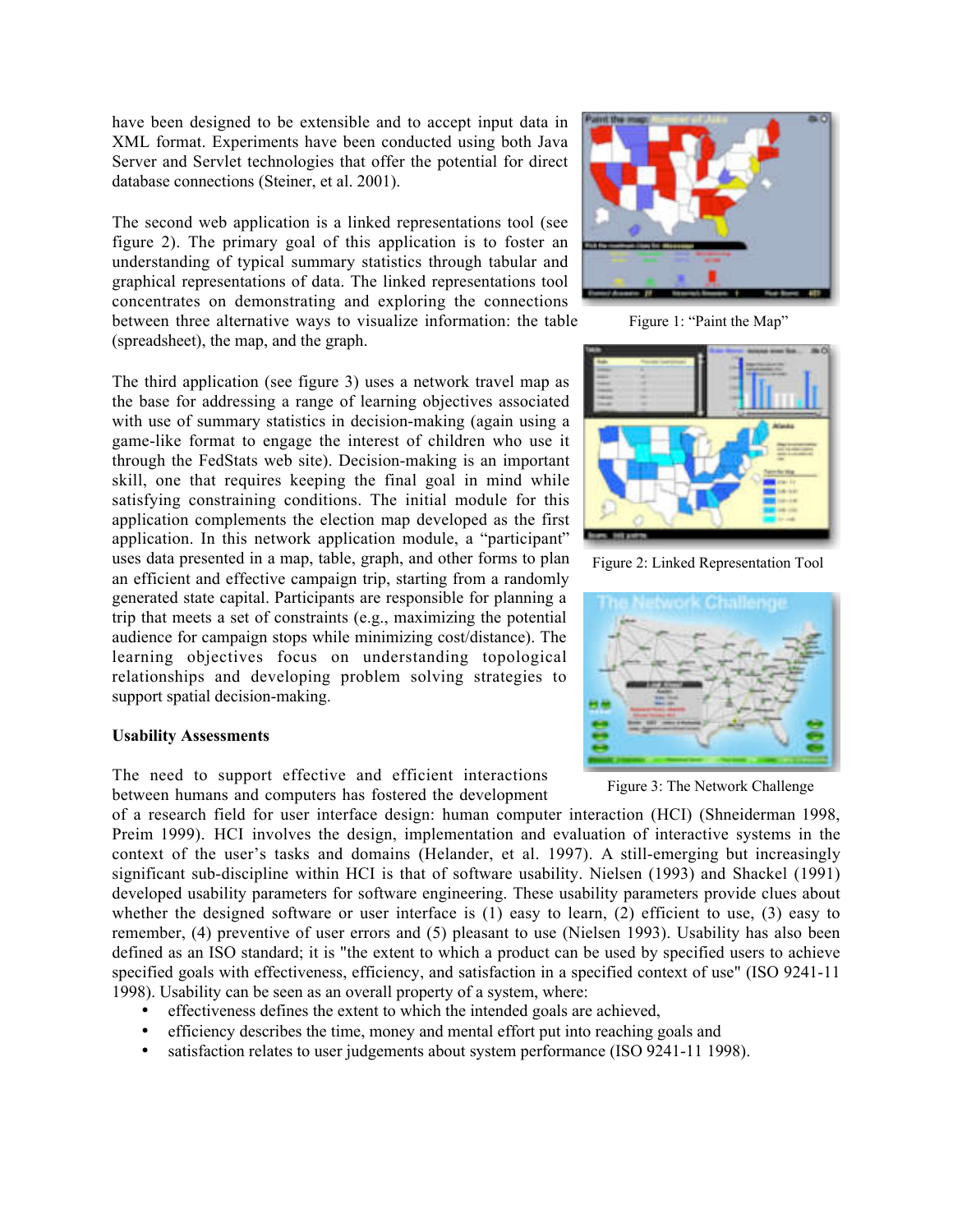Usability is an issue that has become quite important to federal agencies, but to date limited attention has yet been given to usability issues of federal web sites in regard to children. Literature on usability tests involving children (Hanna, Risden & Alexander, 1997) indicates that while middle-school students such as we are targeting are mature enough and generally have sufficient computer skills to be given specific tasks to perform, researchers must be sensitive to children's need to explore, their need for frequent positive reinforcement, and the need to avoid any suggestion that their performance is being "tested" or evaluated in any way

This project includes work toward assessing the usability of the applications being developed and toward matching the applications with specific learning objectives. Specifically, the goals of the use and usability assessment include determining:

- whether the graphical user interface is generally suited for the particular age range (usability),
- whether children can use the application to understand the data represented in the applications (usefulness), and
- how the web applications might appropriately support school curricula (or how existing or new applications should be redesigned/designed to support curricula).

During the spring of 2003 two use and usability assessments will be conducted by team members from the GeoVISTA Center and the Bureau of Labor Statistics (BLS). The study at the GeoVISTA Center will have two parts, an online teacher questionnaire and a lab study involving observation of children (and their parents) working individually with the web applications. To complement the GeoVISTA assessment, a team member from the Bureau of Labor Statistics will organize a series of expert reviews involving teams of media specialists from Maryland counties as well as in-classroom observations of tool use in Montgomery County, MD schools.

Initial input on the use and usability issues will be solicited from elementary and middle schoolteachers. These participants will be invited to work with and review the prototypes on the GeoVISTA Center website and then will be solicited to fill out an online questionnaire. The web-based questionnaire will allow us to

- better understand and therefore match curricula requirements,
- build the teacher's domain-specific knowledge into future prototype designs,
- receive input from interested teachers throughout the entire U.S.

The teacher questionnaires will be used as a basis to revise the applications developed. The revision will be followed by participant observations and interviews with grade 4-8 students using the applications. Participating students (accompanied by a parent) will be introduced to a prototype and asked to use the web applications to solve problems or perform tasks. While working with the software, students will be asked to verbalize their thoughts/strategies ("thinking aloud"). An example task of the network game would be to compare the elevations and amount of sunshine at each city (and the distance between cities) to plan a family vacation that begins at a random starting point. Parents will be allowed to assist their children, e.g. by answering their questions for solving the task. During the task-performance phase, verbal and non-verbal data such as gesturing, keystrokes and mouse movement will be collected through videotaping and screen capture. After completing the tasks the students will be interviewed through a structured interview designed to explore their understanding of the application and their understanding of the domain knowledge and related concepts that the application is focused on.

In a two-phase assessment involving the Maryland public schools, BLS will first conduct a series of expert reviews by panels of primary-middle school media specialists in 3-5 Maryland counties.